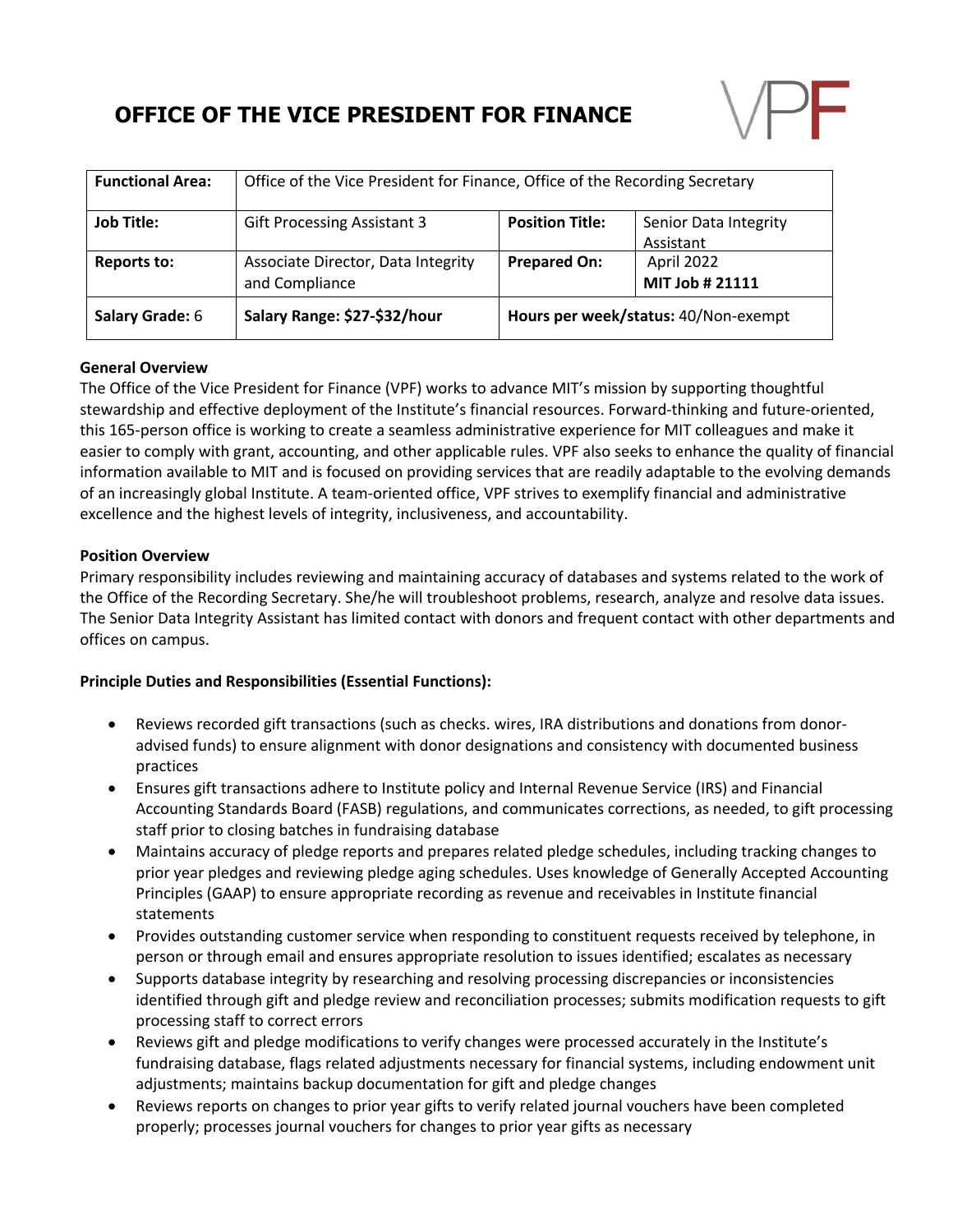- Monitors gifts suspense account, identifies causes for past errors, and coordinates with related offices to ensure gifts are reallocated to appropriate accounts
- Helps prepare MIT's annual pledge reserve analysis, including reviewing of late pledges, coordinating outreach to development staff for donor updates, and preparing preliminary and final reserve analyses
- Helps prepare for office audits by internal and external auditors
- Recommends process improvements and opportunities for increased efficiencies and data integrity for gift processing procedures
- Develops new reports to help identify and report on data integrity issues
- Calculates error ratio and identifies trends; assists departmental managers in training sessions for gift processing staff to reduce errors
- Learns duties performed by other team members and is available to support team efforts as needed, including calendar year-end and fiscal year-end
- Other duties as assigned

## **Qualifications:**

Required:

- High school diploma, or equivalent
- Minimum of four years of relevant experience
- Strong analytical, organizational, and problem-solving skills
- Ability to learn a variety of tasks quickly
- Aptitude for accurate, detail-oriented work, and to work independently
- Proficient in Microsoft Excel
- Demonstrated ability to be discreet and maintain confidentiality

## Preferred:

- Bachelor's degree preferred with a concentration in accounting or finance
- Familiarity with Ellucian CRM Advance gift system or similar fundraising database
- Knowledge of MIT policies, procedures, and operational systems

## **Supervision Received**

Will receive supervision from the Associate Director, Data Integrity and Compliance

## **Supervision Exercised**

None

## **Remote Work**

MIT is committed to supporting a safe and equitable workplace. MIT and VPF are developing guidance, policies, and models for returning to work on campus. As of April 2022, this position is designated as one that can be performed in a hybrid model of three days per week remote, two days per week in the office, and is subject to change.

## **Covid Policy**

MIT currently requires Covid-19 vaccination for all MIT employees who work in the United States. Individuals may request exemption from the vaccine requirement for medical or religious reasons. See MIT Now for more information on MIT's Covid policies. Offers of employment are contingent on an applicant's compliance with MIT's Covid-19 vaccine/exemption requirements.

A background check (including checking criminal records) will be required for the final candidate.